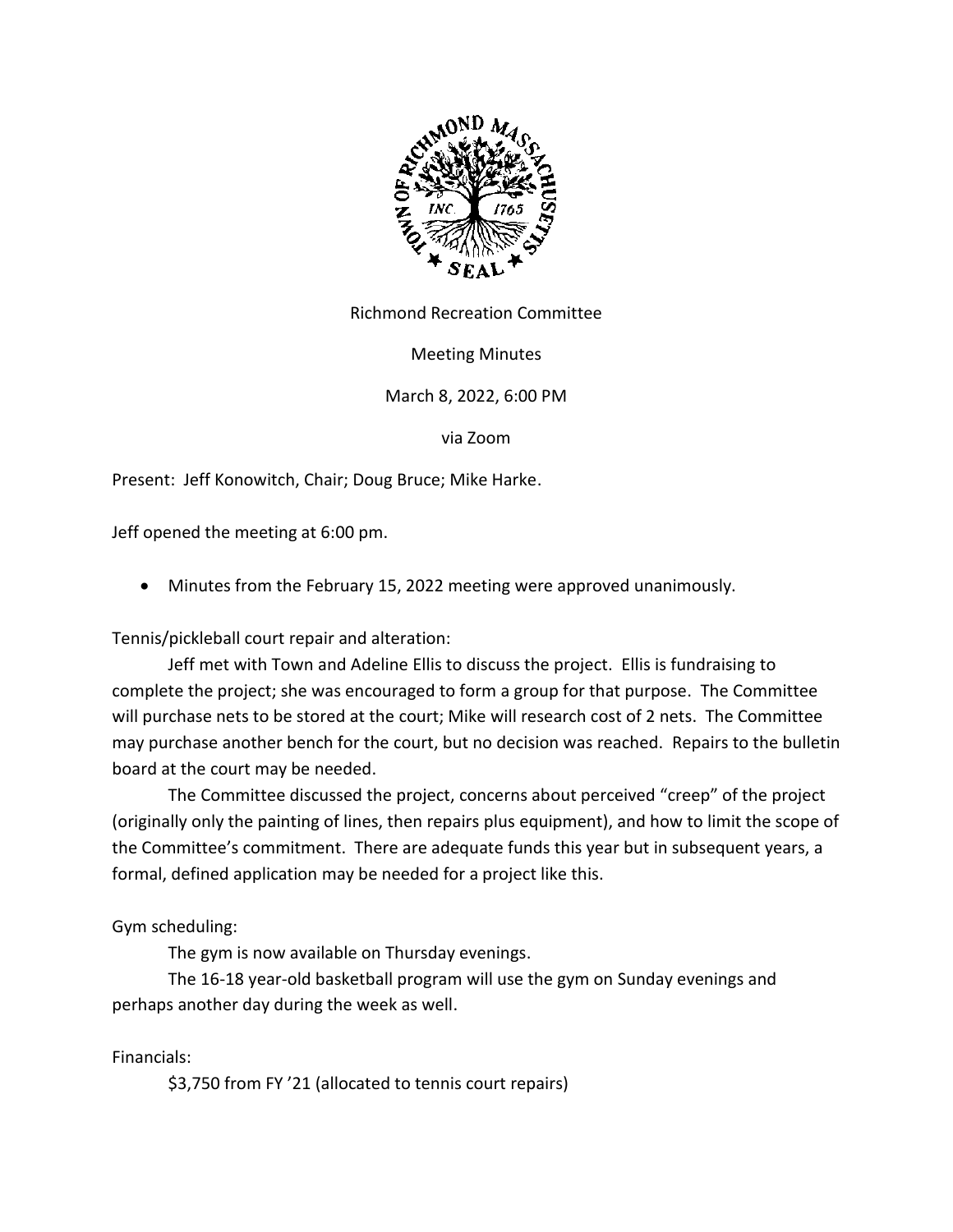#### \$3,658.33 from FY '22

\$4,556.93 in the revolving account

A deposit of receipts from the basketball program should occur this month.

#### New members:

All members need to think of candidates for the Committee.

## Website:

No update.

## Youth basketball:

The program will continue until April 2. A banquet is proposed for lunchtime after the last day of practice.

Jeff will work with the coaches to order t-shirts and medals for the participants.

## Table tennis tournament:

Scheduled for the evening of April 8. Registration at 5 and games begin at 6. Jeff will spread the word through the Town and RCS newsletters and through players from prior years. To provide further information about the event, it may be possible to place on the flier a link to pdf hosted by RCS or Town.

Set up for the event will be at 3pm on April 8. Each of us needs to find a couple volunteers to help set up.

The PTA has expressed interest in piggybacking on the event with activities of their own. The Committee discussed pros and cons and decided that adding one simple activity like a movie would be acceptable. Doug will discuss with Errin Roney of PTA.

## Richmond running race:

The event is proposed for Saturday June 4 at Colonial Acres. Registration may begin at 8:30 with events starting at 9.

Jeff will ask Rick if he is will help organize the event.

Doug will draft a proposal to use as a permit application to the Selectboard. Concurrent with an application, outreach to neighbors will be necessary.

# New business:

Possible fundraiser for Berkshire Humane Society in honor of John Reynolds:

Jeff proposed to honor the late John Reynolds through some Town sponsored event at which the public would be encouraged to donate to BHS. Mike suggested something like a doggy agility demonstration to be held on the soccer field at the school. Timing not